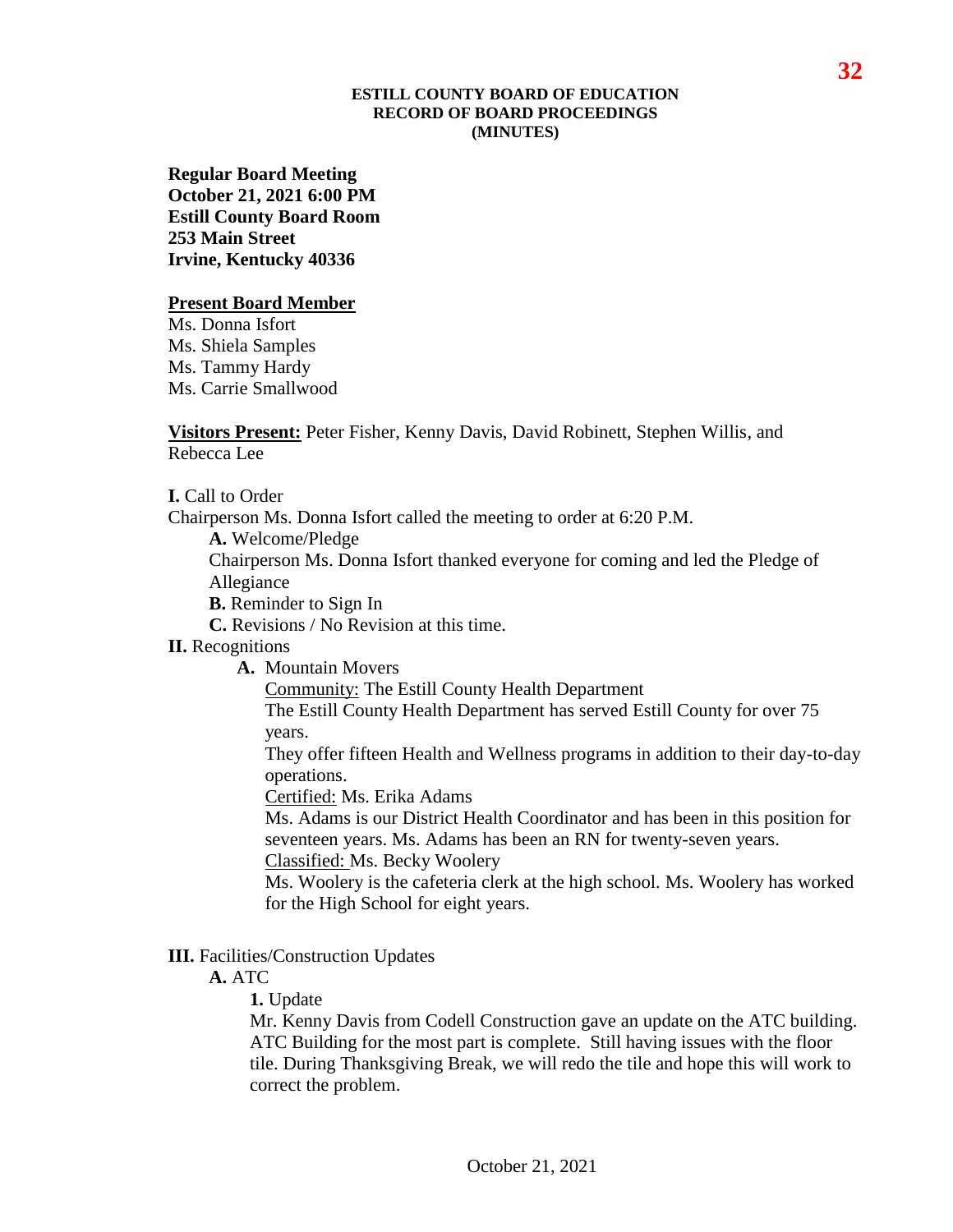## **2.** Pay APP #26

**Order #14624 - Motion Passed:** Approval of pay app #26 for \$427,038.74 passed with a motion by Ms. Shiela Samples and a second by Ms. Tammy Hardy. **4 Yeas - 0 Nays**

| T I VAD - V LIA ID   |        |
|----------------------|--------|
| Mr. Bryan Covey      | Absent |
| Ms. Tammy Hardy      | Yes    |
| Ms. Donna Isfort     | Yes    |
| Ms. Shiela Samples   | Yes    |
| Ms. Carrie Smallwood | Yes    |
|                      |        |

**3.** Change Orders

**a.** 7-6 Bennetts Carpets

**b.** 14-6 Central KY Sheet Metal

**c.** 15-7 901-7 Babcon, Inc.

**Order #14625 - Motion Passed:** Motion to approve Change Order 7-6 issued to Bennetts Carpets for the amount of \$3757.02 for the cost of replacement of ceiling tiles on two occasions as the result of work performed by electrical and mechanical contractors, who provided credits from their contracts to offset the cost for this Change order resulting in no additional cost to the owner. Change Order 15-7 issued to Babcon, Inc. for the credit amount of (1878.51) to offset the cost for labor and materials for replacement of ceiling tiles as the result of work performed by Central KY Sheet Metal. Change Order 15-7 issued 1) Babcon, Inc. for the credit amount of (1878.51) to offset the cost for labor and materials for replacement of ceiling tiles as the result of work performed by Babcon, Inc. Change Orders 7-6,14-6, and 15-7 was passed with a motion by Ms. Tammy Hardy and a second by Ms. Shiela Samples.

#### **4 Yeas - 0 Nays**

| Mr. Bryan Covey      | Absent |
|----------------------|--------|
| Ms. Tammy Hardy      | Yes    |
| Ms. Donna Isfort     | Yes    |
| Ms. Shiela Samples   | Yes    |
| Ms. Carrie Smallwood | Yes    |

**4.** Approval Special Inspection Invoices

**Order #14626 - Motion Passed:** Approval of special inspection invoices passed with a motion by Ms. Carrie Smallwood and a second by Ms. Tammy Hardy.

| Mr. Bryan Covey      | Absent |
|----------------------|--------|
| Ms. Tammy Hardy      | Yes    |
| Ms. Donna Isfort     | Yes    |
| Ms. Shiela Samples   | Yes    |
| Ms. Carrie Smallwood | Yes    |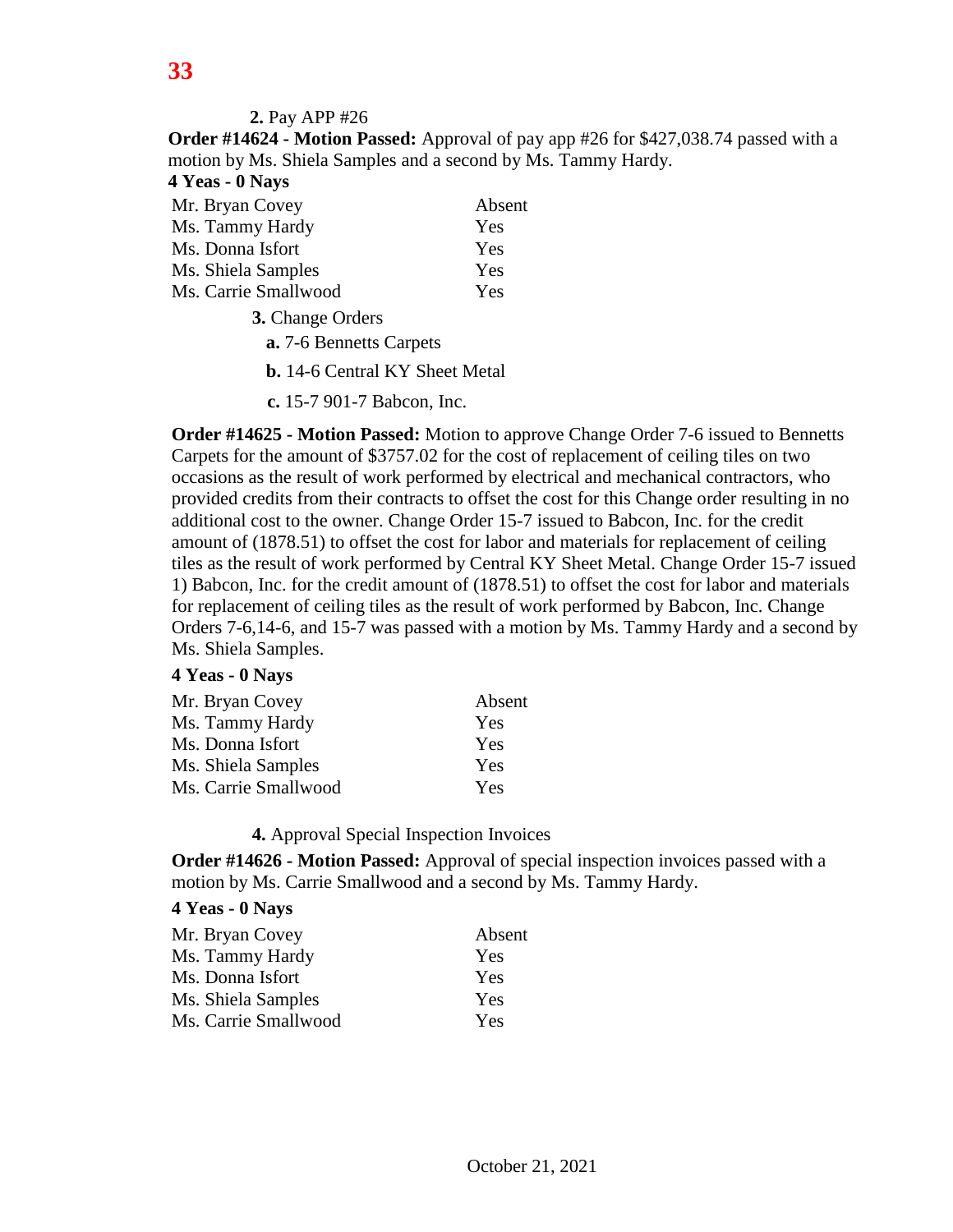- **B.** Estill High School Renovation Phase 7
	- **1.** Update

 Mr. Kenny Davis from Codell Construction gave an update on the High School Renovation Phase 7. Baseball/Softball fields are coming along. The softball field has two dugouts and the press box completed. The supply chain is a slight issue holding up drainage pipes. Uutility work, including sanitary lines, storm drainage, water, and electrical work, are in progress.

Tennis Courts are paved weather permitting; next week, we will seal the surface.

**2.** Pay Application #1

**Order #14627 - Motion Passed:** Approval of pay application #1 for \$635015.32 passed with a motion by Ms. Shiela Samples and a second by Ms. Tammy Hardy.

## **4 Yeas - 0 Nays**

| Mr. Bryan Covey      | Absent |
|----------------------|--------|
| Ms. Tammy Hardy      | Yes    |
| Ms. Donna Isfort     | Yes    |
| Ms. Shiela Samples   | Yes    |
| Ms. Carrie Smallwood | Yes    |

**3.** Change Orders

**a.** 12-1 C&C Industrial, LLC, 012 Mechanical and Plumbing New water line extensions.

**b.** 13-1 Babcon, Inc Underground Utilities

**Order #14628 - Motion Passed:** Approval of change orders 12-1 and 13-1 passed with a motion by Ms. Shiela Samples and a second by Ms. Carrie Smallwood.

| Mr. Bryan Covey      | Absent |
|----------------------|--------|
| Ms. Tammy Hardy      | Yes    |
| Ms. Donna Isfort     | Yes    |
| Ms. Shiela Samples   | Yes    |
| Ms. Carrie Smallwood | Yes    |
|                      |        |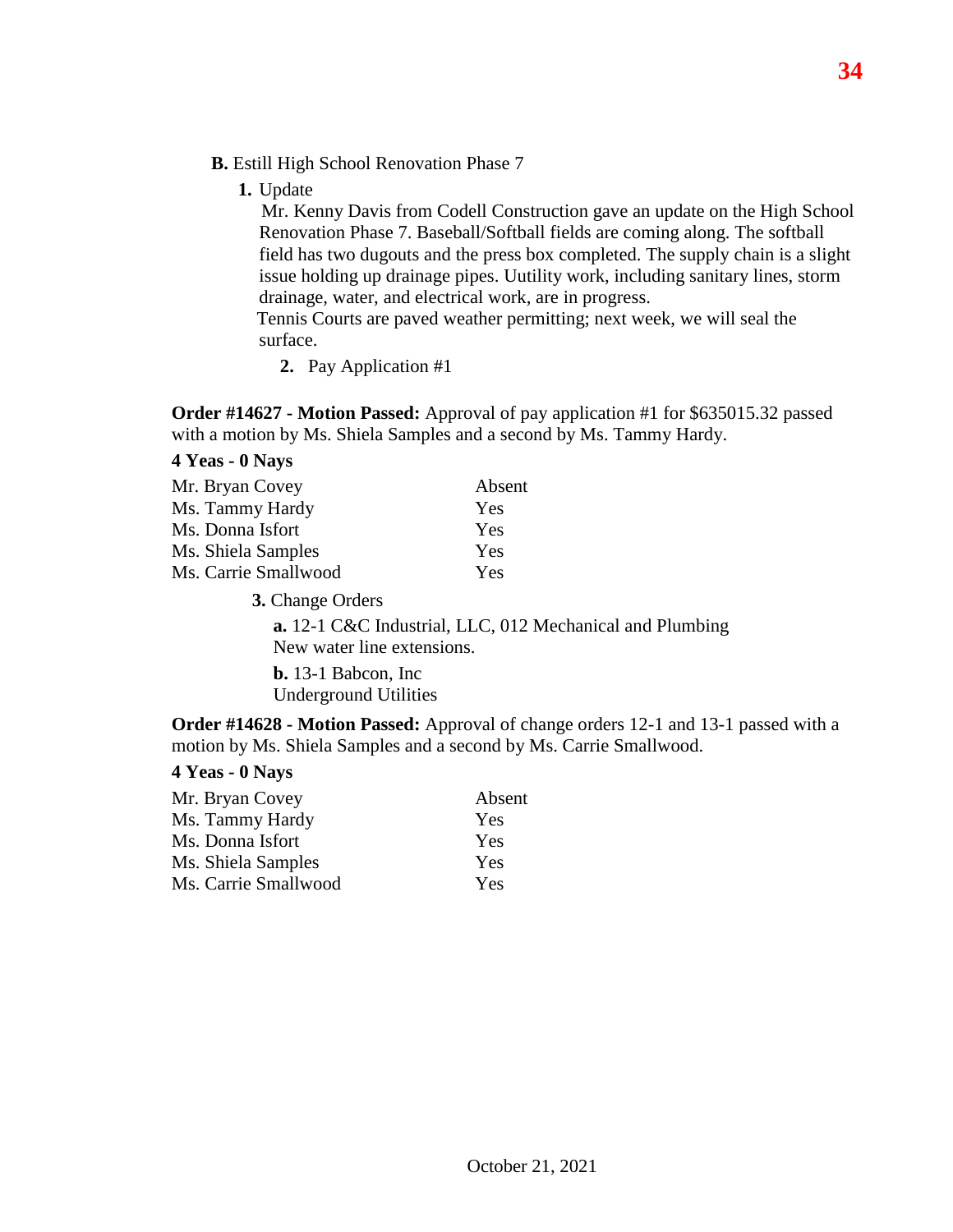**35**

**C.** Estill County High School ESSER III Sanitary Line project

**1.** Consider/Approval of Construction Documents

**Order #14629 - Motion Passed:** A motion was made to construction documents for the Sanitary Line project at the High school passed with a motion by Ms. Tammy Hardy and a second by Ms. Shiela Samples.

## **4 Yeas - 0 Nays**

| Mr. Bryan Covey      | Absent |
|----------------------|--------|
| Ms. Tammy Hardy      | Yes    |
| Ms. Donna Isfort     | Yes    |
| Ms. Shiela Samples   | Yes    |
| Ms. Carrie Smallwood | Yes    |

**D.** Air Quality Upgrades: ESSER II

**1.** Estill County District-Wide

**a.** Update

Mr. Peter Fisher from Ross Tarrant Architects gave an final update on the District-Wide (ESSER II) Air Quality Upgrades. The bio polarization air purifier system for the High School, Middle School, Estill Springs and West Irvine has been completed.

**b.** Consideration/Approval of Pay Application #1

**Order #14630 - Motion Passed:** passed with a motion by Ms. Shiela Samples and a second by Ms. Carrie Smallwood.

# **4 Yeas - 0 Nays**

| Absent |
|--------|
| Yes    |
| Yes    |
| Yes    |
| Yes    |
|        |

**c.** Consideration/Approval of the BG4

**Order #14631 - Motion Passed:** passed with a motion by Ms. Shiela Samples and a second by Ms. Tammy Hardy.

| Mr. Bryan Covey      | Absent |
|----------------------|--------|
| Ms. Tammy Hardy      | Yes    |
| Ms. Donna Isfort     | Yes    |
| Ms. Shiela Samples   | Yes    |
| Ms. Carrie Smallwood | Yes    |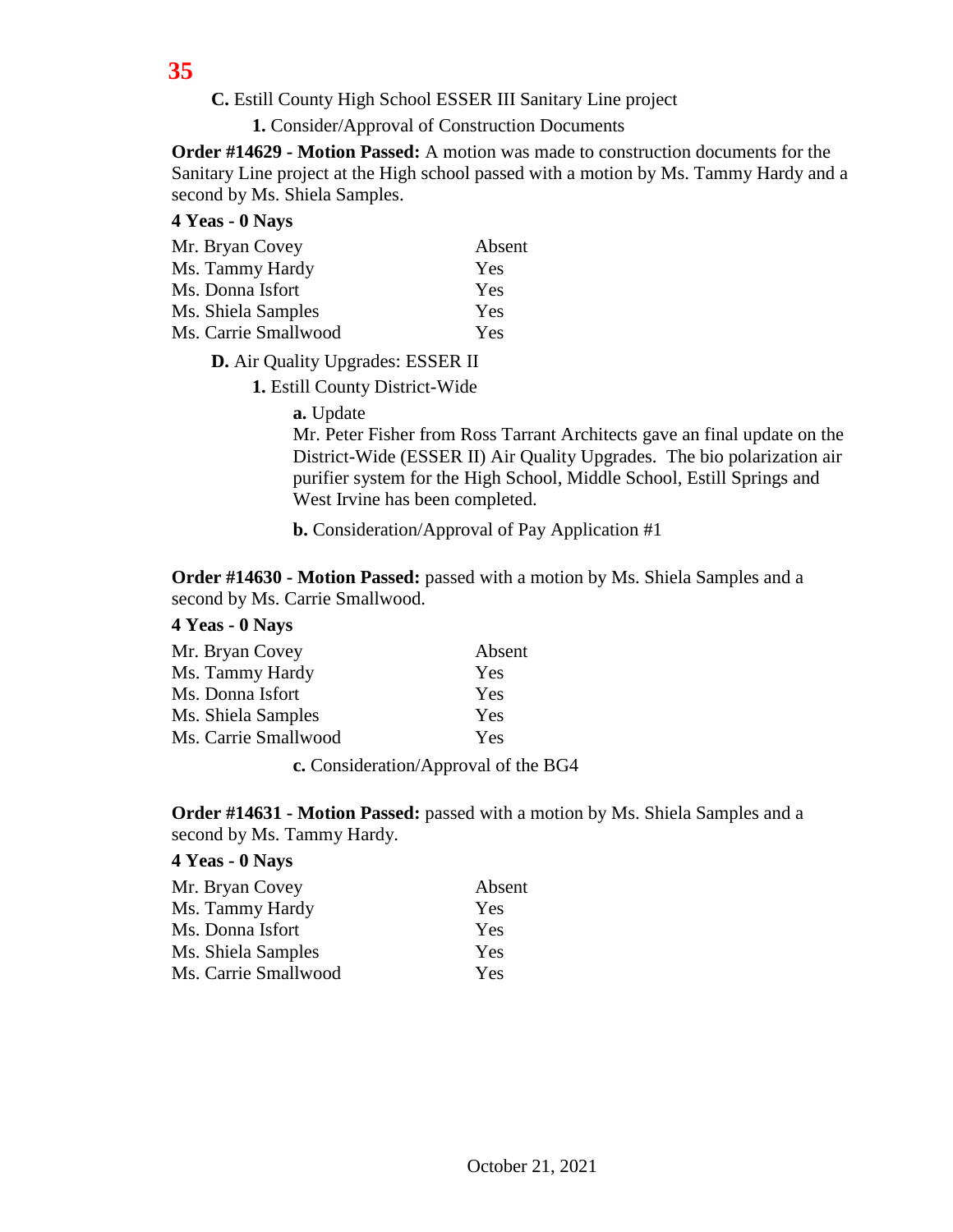**E.** Estill Springs Renovation & Addition Project

**1.** Consideration/Approval of BG 1 for Demolition of Old Irvine High

**Order #14632 - Motion Passed:** Approval of BG 1 for district central storage building demolition project (Old Irvine High) passed with a motion by Ms. Carrie Smallwood and a second by Ms. Tammy Hardy.

## **4 Yeas - 0 Nays**

| Mr. Bryan Covey      | Absent |
|----------------------|--------|
| Ms. Tammy Hardy      | Yes    |
| Ms. Donna Isfort     | Yes    |
| Ms. Shiela Samples   | Yes    |
| Ms. Carrie Smallwood | Yes    |
|                      |        |

**2.** Consideration/approval of BG 1 for Renovation and Site Improvements

**Order #14633 - Motion Passed:** Approval of BG 1 Estill Springs Elementary Phase 2 Renovations & Addition (ESSER III) passed with a motion by Ms. Shiela Samples and a second by Ms. Carrie Smallwood.

## **4 Yeas - 0 Nays**

| Mr. Bryan Covey      | Absent |
|----------------------|--------|
| Ms. Tammy Hardy      | Yes    |
| Ms. Donna Isfort     | Yes    |
| Ms. Shiela Samples   | Yes    |
| Ms. Carrie Smallwood | Yes    |

**F.** Considered possible approval of Future Projects

**1.** ECHS Fieldhouse restroom renovation (ESSER III Project)

**Order #14634 - Motion Passed:** Approval to design ECHS fieldhousee restroom renovation (ESSER III )project and bring back BG 1 to the November Board Meeting passed with a motion by Ms. Tammy Hardy and a second by Ms. Shiela Samples.

| Mr. Bryan Covey      | Absent |
|----------------------|--------|
| Ms. Tammy Hardy      | Yes    |
| Ms. Donna Isfort     | Yes    |
| Ms. Shiela Samples   | Yes    |
| Ms. Carrie Smallwood | Yes    |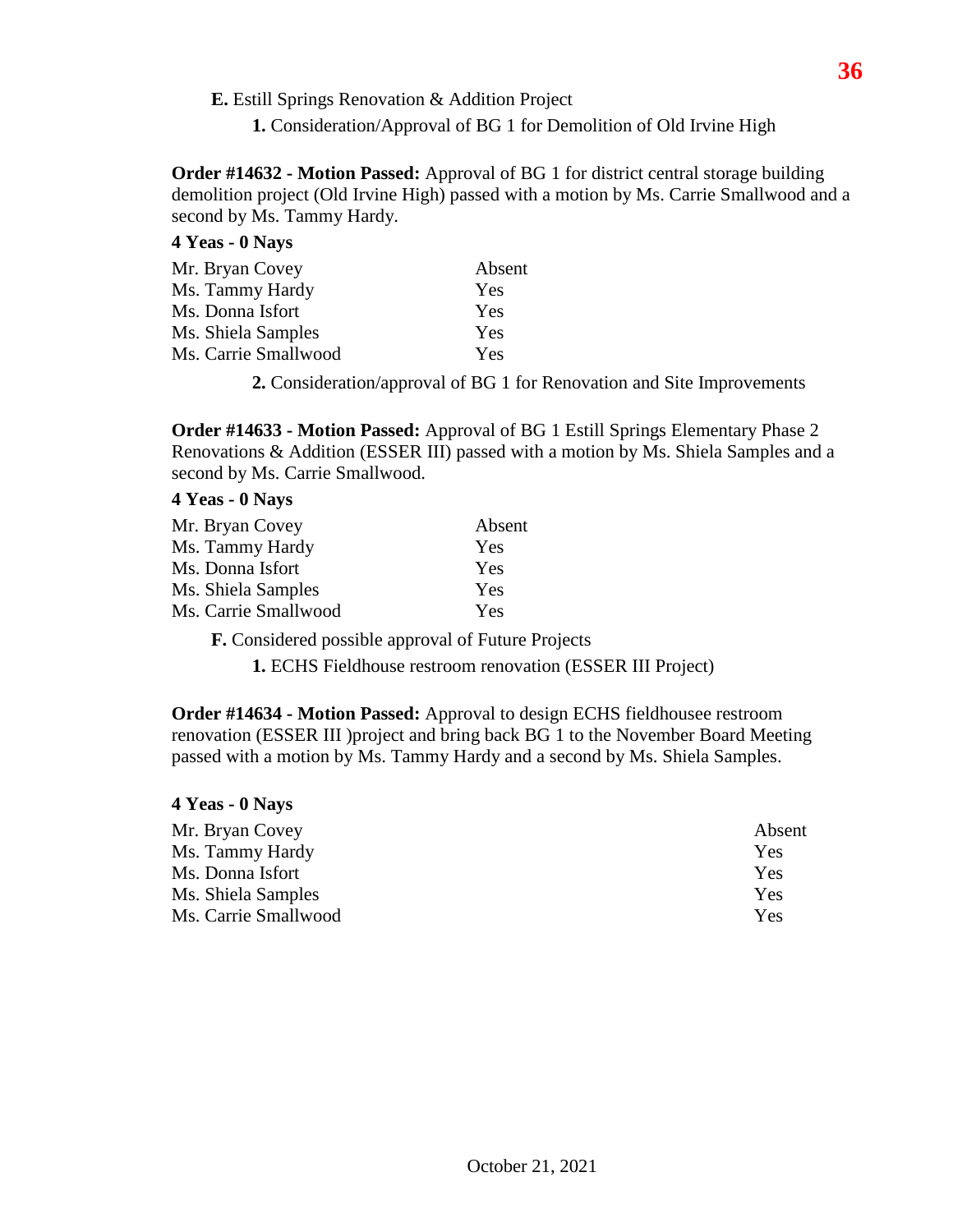# **37**

**IV.** Action Items

**A.** School Bus Purchase Authorization

**Order #14635 - Motion Passed:** Approval to buy four school buses and one handicap bus passed with a motion by Ms. Shiela Samples and a second by Ms. Carrie Smallwood.

# **4 Yeas - 0 Nays**

| Mr. Bryan Covey      | Absent |
|----------------------|--------|
| Ms. Tammy Hardy      | Yes    |
| Ms. Donna Isfort     | Yes    |
| Ms. Shiela Samples   | Yes    |
| Ms. Carrie Smallwood | Yes    |

**B.** Food Service Adult Meal Pricing Increase This item was tabled to the November meeting

**C.** Approval of Out of State Trip (Band Indiana)

**Order #14636 - Motion Passed:** A motion to approve the band to go on an out-of-state trip pending final approval by Superintendent was passed with a motion by Ms. Tammy Hardy and a second by Ms. Shiela Samples.

## **4 Yeas - 0 Nays**

| Mr. Bryan Covey      | Absent |
|----------------------|--------|
| Ms. Tammy Hardy      | Yes    |
| Ms. Donna Isfort     | Yes    |
| Ms. Shiela Samples   | Yes    |
| Ms. Carrie Smallwood | Yes    |
|                      |        |

**D.** Approval of FY22 Revised Working Budget

**Order #14637 - Motion Passed:** passed with a motion by Ms. Shiela Samples and a second by Ms. Tammy Hardy.

| Mr. Bryan Covey      | Absent |
|----------------------|--------|
| Ms. Tammy Hardy      | Yes    |
| Ms. Donna Isfort     | Yes    |
| Ms. Shiela Samples   | Yes    |
| Ms. Carrie Smallwood | Yes    |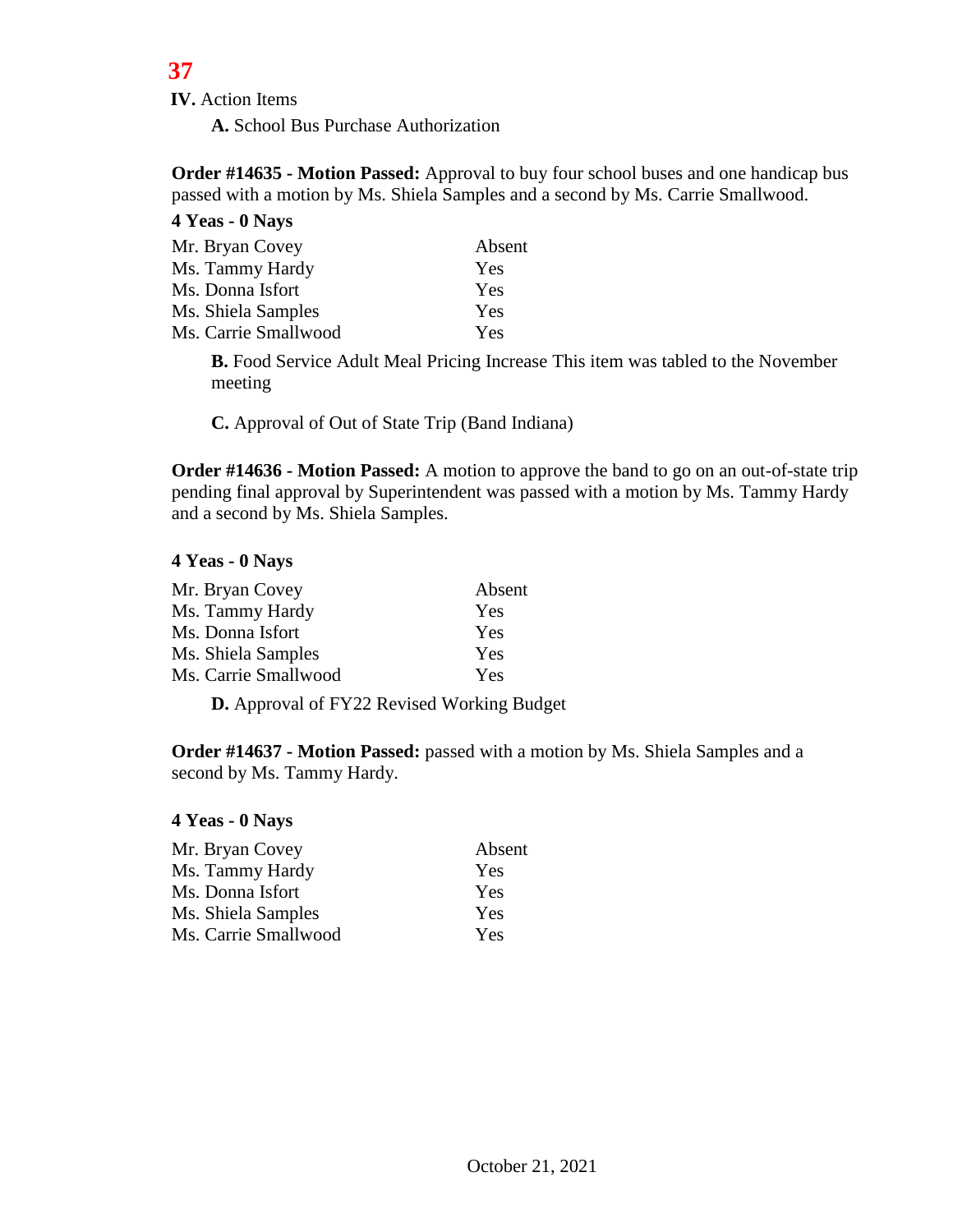**E.** Approval of FY22 Revised ESSER III Budget

**Order #14638 - Motion Passed:** passed with a motion by Ms. Shiela Samples and a second by Ms. Carrie Smallwood.

#### **4 Yeas - 0 Nays**

| Mr. Bryan Covey      | Absent |
|----------------------|--------|
| Ms. Tammy Hardy      | Yes    |
| Ms. Donna Isfort     | Yes    |
| Ms. Shiela Samples   | Yes    |
| Ms. Carrie Smallwood | Yes    |

**F.** KDE Incentive Program for Vaccinated School Employees. Possible District Match

**Order #14639 - Motion Passed:** All full- and part-time employees in the public school districts are eligible for a one-time vaccination incentive payment of \$100 after being fully vaccinated against COVID-19. This reimbursement is for employees who have received their full vaccinations by December 1, 2021. A motion to match incentive payment by the Estill County School District so each fully vaccinated employee would receive \$200 passed with a motion by Ms. Carrie Smallwood and a second by Ms. Shiela Samples.

## **3 Yeas - 1 Nay**

| Mr. Bryan Covey      | Absent |
|----------------------|--------|
| Ms. Tammy Hardy      | No     |
| Ms. Donna Isfort     | Yes    |
| Ms. Shiela Samples   | Yes    |
| Ms. Carrie Smallwood | Yes    |

## **V.** Consent Items

- **A.** Approve Minutes of September 23, 2021, and September 27, 2021
- **B.** Approve Treasurer's Report and Payment of Bills
- **C.** Emergency Teachers Certification
- **D.** MOA Bluegrass Community & Technical College
- **E.** Revise District Travel Voucher

**Order #14640 - Motion Passed:** Approval of all the consent items was passed with a motion by Ms. Shiela Samples and a second by Ms. Tammy Hardy.

#### **4Yeas - 0Nays**

| Mr. Bryan Covey      | Absent |
|----------------------|--------|
| Ms. Tammy Hardy      | Yes    |
| Ms. Donna Isfort     | Yes    |
| Ms. Shiela Samples   | Yes    |
| Ms. Carrie Smallwood | Yes    |

## **VI.** Superintendent Report

**A.** Notification of Personnel Actions (See Insert)

**B.** School Update: Enrollment, Attendance, etc.….

Attendance and enrollment are improving in our district.